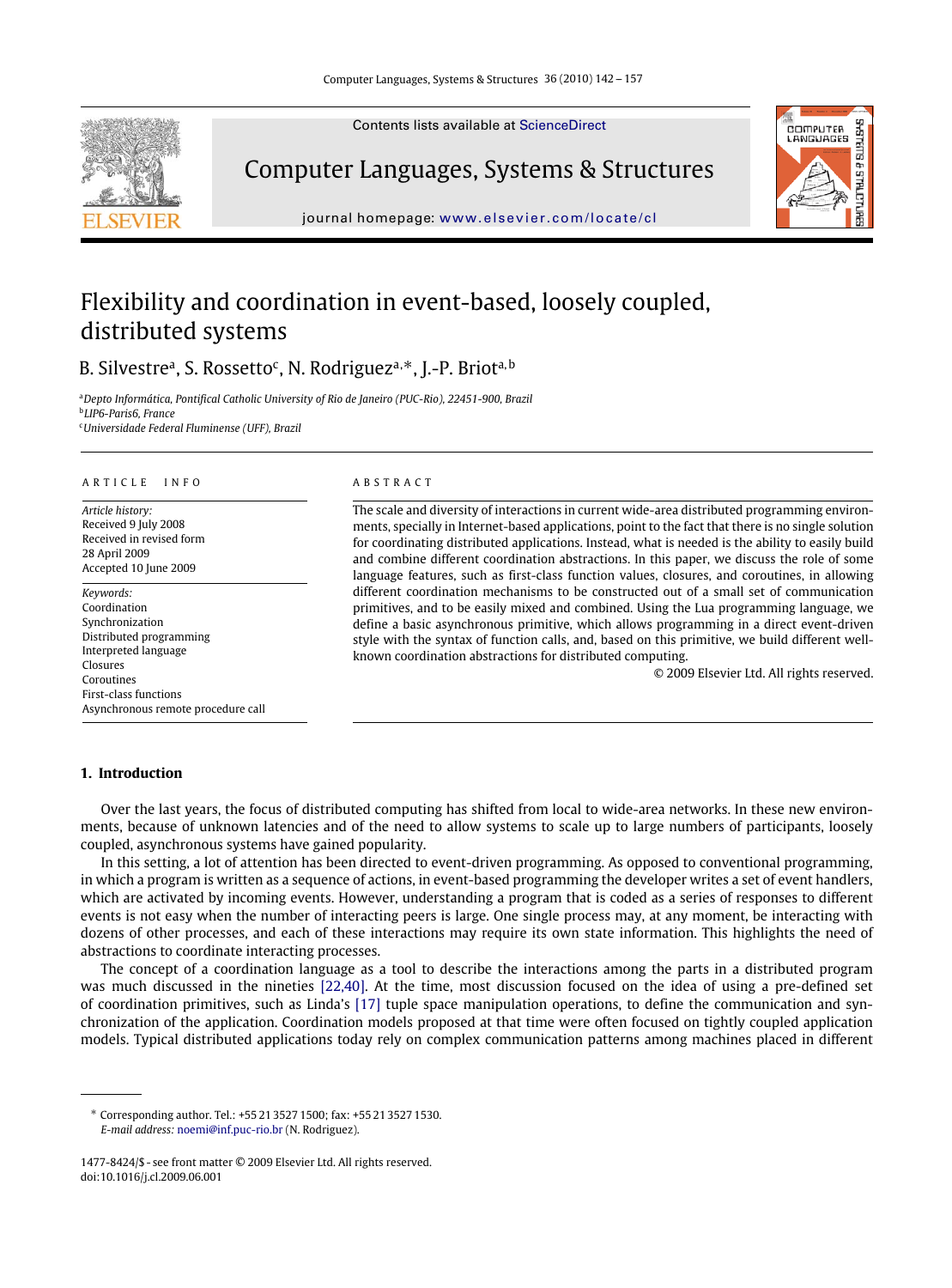geographical and administrative domains. To deal with the uncertainty of communication across domains, communication abstractions must support loosely coupled interactions, often supplied by event-oriented application models. Many interactions are in fact naturally captured by the event-based paradigm. However, many applications include interactions which would be best captured by other communication abstractions. (Imagine, for instance, an application for news dissemination based on publish–subscribe. Enrollment of new users may require that they be authenticated or registered, and this may best be done using RPC.)

It is important to allow the programmer the flexibility of choosing the most appropriate abstraction for each interaction.

Primitives for communication and synchronization have classically been offered either through special-purpose programming languages or through libraries. Languages that are designed from scratch to support distribution usually provide a consistent programming model, typically because language architects designed them with a chosen communication pattern in mind. This makes them easy to master for the programming tasks for which they were imagined, but can lead to little maleability when dealing with new interaction patterns. Communication libraries for conventional languages, in contrast, can be freely combined in a single application, allowing the programmer to choose the preferred pattern for each set of interactions. On the other hand, gaps between the host programming language and the model the libraries implement often result in awkward APIs.

These classical approaches must be reviewed in light of the requirements for flexibility discussed above. No single predefined set of interaction patterns will be appropriate for designing wide-area and large-scale applications. What we need are environments in which different abstractions and coordination patterns can be built and combined. The programmer should be free to experiment and combine abstractions without having to resort to the relatively low-level programming interfaces traditionally offered by libraries.

We believe programming language features could make a significant contribution to this issue. Using appropriate language constructs, it is possible to build an arbitrary number of coordination mechanisms from a small set of primitives. Furthermore, these mechanisms can be smoothly integrated with the programming language, even if they are implemented as extensions. This is not a new claim. In [\[14\],](#page-15-1) the authors discuss how reflection can help integrate protocol libraries intimately within a programming language or system, providing a bridge between the library and language approaches. Besides reflection, there are a number of other programming language features that can help in this integration, creating environments in which different coordination techniques can be used and combined to compose new mechanisms. So, instead of looking for the specific coordination mechanism which will be better than others for event-driven programs, we should concentrate on such environments, allowing programmers to create and combine coordination constructs easily.

To evaluate this claim, over the last few years, we have developed a series of coordination libraries in Lua [\[31\],](#page-15-2) a dynamically typed interpreted language with a procedural syntax but with several functional characteristics. In this paper, we discuss the results of this development and the role of language features in allowing these libraries to be easily combined. We emphasize the role of first-class functions, closures, and coroutines. The distributed environment which we analyze is composed by several Lua processes. We also consider that each of these processes has a single-threaded structure. This has considerable weight in our discussion and is a decision based on the several complexity issues associated to preemptive multithreading [\[39\].](#page-15-3)

Our main contribution is not to present yet another system for distributed programming, but to show the role of language features in allowing different coordination mechanisms to be constructed out of a very small set of primitives, and to be easily mixed and combined.

The rest of this paper is organized as follows. In the next section, we present a brief introduction to Lua and to the event-driven library we use as a low-level communication mechanism. Section 3 presents the design and implementation of an asynchronous RPC primitive which is the basis for the discussion in the rest of the work. In Section 4, we discuss different coordination patterns that can be built over this asynchronous primitive. Section 5 presents some remarks on performance. In Section 6, we discuss related work and, finally, in Section 7, we present some final remarks.

## **2. Event-driven distributed programming in Lua**

Over the last years, we have been investigating the advantages and limitations of creating distributed programs with a simple event-driven model, based on the Lua programming language [31,29,30]. Lua is an interpreted programming language designed to be used in conjunction with C. It has a simple Pascal-like syntax and a set of functional features. Lua implements dynamic typing. Types are associated to values, not to variables or formal arguments. Functions are first-class values and Lua provides lexical scoping and closures. Lua's main data-structuring facility is the *table* type. Tables implement associative arrays, i.e., arrays that can be indexed with any value in the language. Tables are used to represent ordinary arrays, records, queues, and other data structures. Tables are also used to represent modules, packages, and objects.

The Lua programming language has no embedded support for distributed programming. ALua [\[50\]](#page-15-4) is our basic library for creating distributed event-based applications in Lua. ALua applications are composed of processes that communicate through the network using asynchronous messages. Processes use the alua. send primitive to transmit the messages.

An important characteristic of ALua is that it treats each message as an atomic chunk of code. It handles each event to completion before starting the next one. This avoids race conditions leading to inconsistencies in the internal state of the process. However, it is important that the code in a message does not contain blocking calls, as it would block the whole process, precluding it from handling new messages.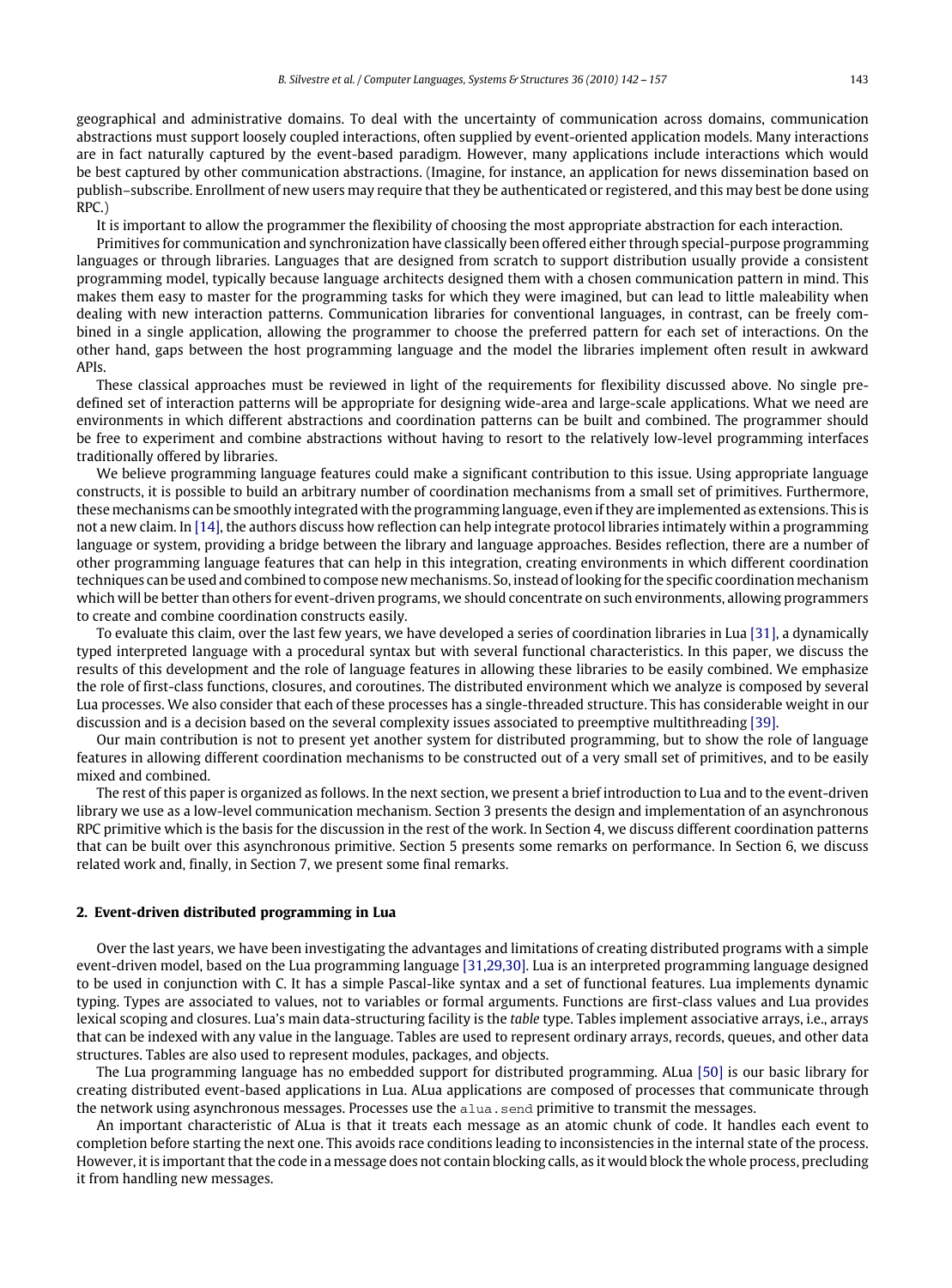```
1 -- Initialize global variables
 2 acc = 03 repl = 0
 4 expected = 0
 5
 6 function avrg (ret)
 7 repl = repl + 1
 8 acc = acc + ret9 if (repl == expected) then
10 print ("Average: ", acc/repl)
11 end
12 end
13
14 function request(peers)
15 -- Save the number of peers in the array
16 expected = peers.n
17 -- Create string to be executed by remote peers
18 local req = "alua.send (" .. alua.id ..
91 ")')'..ereHeulav..'(grva',"
20 -- Request the remote values
21 for i = 1, expected do
22 alua.send (peers[i], req)
23 end
24 end
```
<span id="page-2-0"></span>**Fig. 1.** ALua code for evaluating average returned value.

The ALua basic programming model, in which chunks of code are sent as messages and executed upon receipt, is very flexible, and can be used to construct different interaction paradigms, as discussed in [\[50\].](#page-15-4) However, programming distributed applications directly on this programming interface keeps the programmer at a very low level, handling strings containing chunks of code.

As an example, consider a simple situation in which a process wants to evaluate an average of values retrieved from a list of peers. [Fig. 1](#page-2-0) presents the ALua code for this example. Function request receives as an argument a list of peers, peers, stored as a Lua table, and sends the string stored in variable  $\text{req}$  to each process in this list. This string contains code that, when executed in the destination process, will make it send back to the current process a new string, containing a call to function  $\arg$  with the current value of variable valueHere in the remote process passed as argument.

Some remarks are in place about string manipulation in Lua. Both quotes and double quotes may be used as string delimiters. The  $\ldots$  is the string concatenation operator in Lua. So, supposing that the value of  $\alpha$ lua. id (a variable containing addressing information for the current process) is '139.82.20.1:2100:1', the resulting string in lines 18 and 19 will be:

' 'alua.send ('139.82.20.1:2100:1', 'avrg('.. valueHere .. ')'"

After receiving this message, each peer process will execute:

alua.send ('139.82.20.1:2100:1', 'avrg('.. valueHere .. ')')

which will make it evaluate the current value of valueHere in its environment, creating a new string (such as 'avrg(3)') which will be sent back to the original caller.

This example illustrates a programming model that is typical of event-oriented programming. After sending the requests, global variables acc, repl, and expected maintain the state of the application, which behaves as a state machine, moving between states upon handling each new event.

#### **3. Asynchronous RPC**

Although this basic message-oriented event-driven programming model is powerful, it can be quite error-prone and hard to use. Programmers need tools that allow them to model high-level interaction patterns. This is where programming abstractions come into play. To allow the programmer to deal with higher-level concepts, we have implemented several communication libraries over the last few years, providing support for tuple spaces [\[33\],](#page-15-5) publish–subscribe [\[43\],](#page-15-6) and remote procedure call [\[42\],](#page-15-7) among others. In this work, we use remote procedure call as the basic communication mechanism, and so we discuss it next.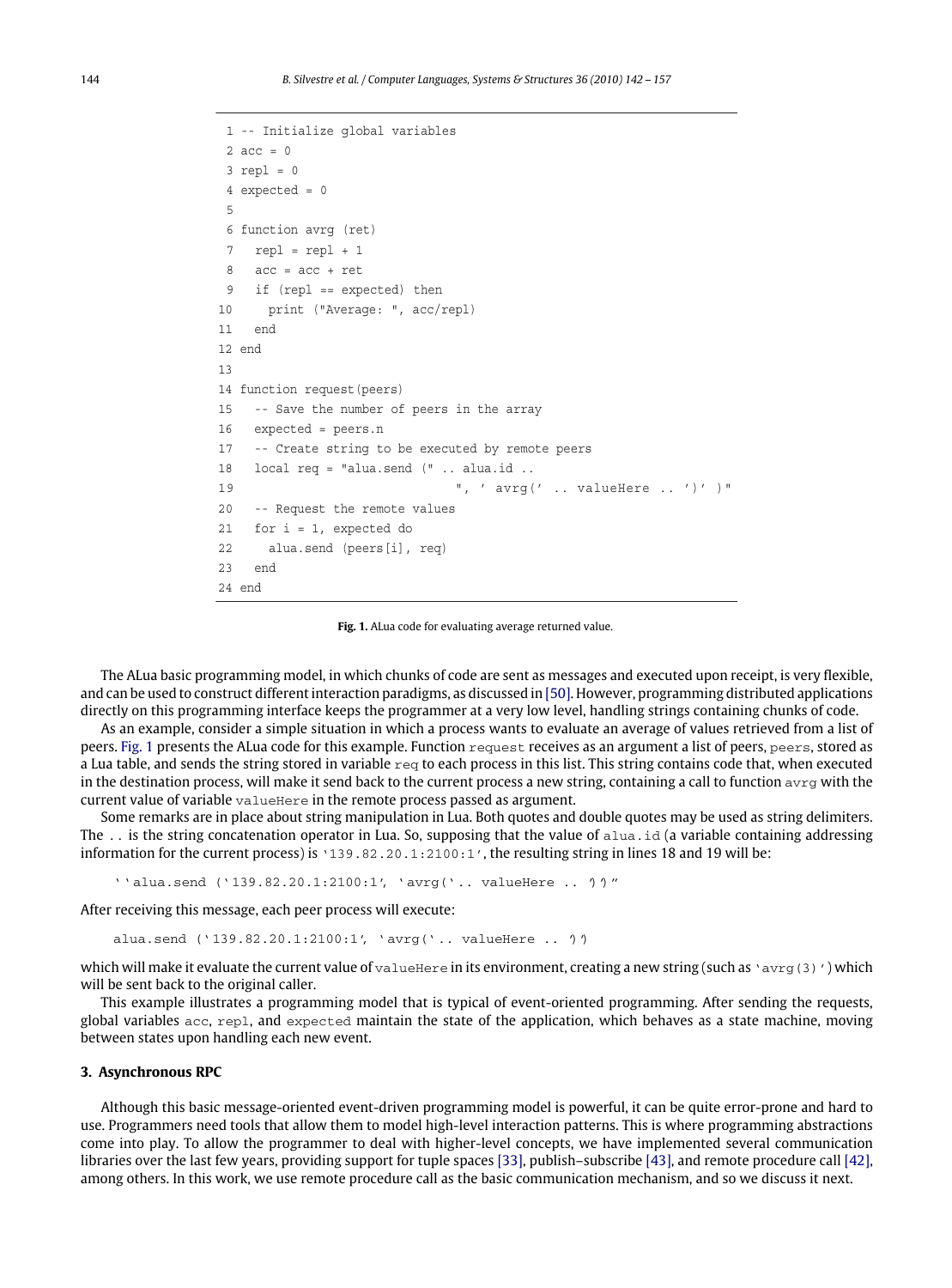```
1 -- Initialize global variables
 2 acc = 03 repl = 04 expected = 0
 5
 6 -- Callback function
 7 function avrg (ret)
 8 repl = repl + 1
 9 \text{ acc} = \text{acc} + \text{ret}10 if (repl == expected) then
11 print ("Average: ", acc/repl)
12 end
13 end
14
15 function request(peers)
16 -- Save the number of peers in the array
17 expected = peers.n
18 -- Request the remote values
19 for i = 1, expected do
20 -- Create asynchronous remote function
21 local sendRequest = rpc.async(peers[i], "getCurrentValue", avrg)
22 -- Remote invocation
23 sendRequest("valueHere")
24 end
25 end
```
#### <span id="page-3-0"></span>**Fig. 2.** Using rpc.async.

The RPC abstraction has been adopted in systems ranging from CORBA [\[46\]](#page-15-8) to .NET [\[19\]](#page-15-9) and SOAP [\[38\].](#page-15-10) From its inception, however, critiques to the paradigm were made [49,11]. They mostly discuss the imposition of a synchronous structure on the client application and the difficulty of matching RPC with fault tolerance, partly due to its point-to-point architecture. These critiques gain further importance in the context of wide-area networks. However, the familiarity that programmers have with the model must not be ignored. If the synchronous nature of the original proposal is somewhat incompatible with the loose coupling we need in wide-area distribution, we can resort to an asynchronous RPC model. Asynchronous invocations have been long discussed as an alternative [\[3\],](#page-14-0) but the fact is that they are not comfortable to use in traditional sequential programs, specially when return values are involved. (Because the program may be in any arbitrary point of execution when these return values become available, they must be handled either in a new thread of execution or though the use of special primitives.) When the program is event-based, however, asynchronous invocations are natural, and can be associated to callback functions to be executed upon the completion of the remote invocation.

Our remote procedure mechanism [\[42\],](#page-15-7) provided by the  $rpc$  library, explores this idea, associating asynchronous invocations with callback functions over an event-driven model. The basic execution model remains the one we described in the last section with a process handling each incoming message at a time, with the difference that now messages are function invocations.

To provide the same flexibility as we have with normal function values in Lua, the  $rpc$  async primitive does not directly implement the invocation, but, instead, returns a function that calls the remote method (with its appropriate arguments). As an example, consider that a process offers remote access to values of its global variables through a function called getCurrentValue, which sends the value of a global variable to the process specified as its first argument. [Fig. 2](#page-3-0) illustrates the use of  $rpc$  async to implement the same example of Section 2, which evaluates the average of values provided by a set of peers.

Mandatory parameters for rpc.async are the remote process (peers[i]) and the remote function name (''getCurrentValue''). The third argument is an optional callback function (avrg). In [Fig. 2,](#page-3-0) the function returned by rpc.async is stored in variable sendRequest (remember that rpc.async does not invoke the remote function, but instead, creates a function that invokes it). When function sendRequest is called (with 'valueHere'' as the single argument to getCurrentValue, so that it can return the required value), control returns immediately to the caller. At some later point, when the program returns to the event loop and receives the result of the remote function, callback function  $\alpha v_T g$  will be invoked, with the received value as an argument,  $\frac{\text{avg}}{\text{temp}}$  then proceeds as before, keeping current state in global variables repl, acc, and expected.

Two language features are specially important for allowing the  $rpc$  async primitive to return a function that can be manipulated as any other value: (i) functions as first-class values; and (ii) closures.

Having functions as first-class values means they can be passed as arguments or be used as return values from other functions. A *closure* is a semantic concept combining a function with a set of data that is neither local to this function nor global to the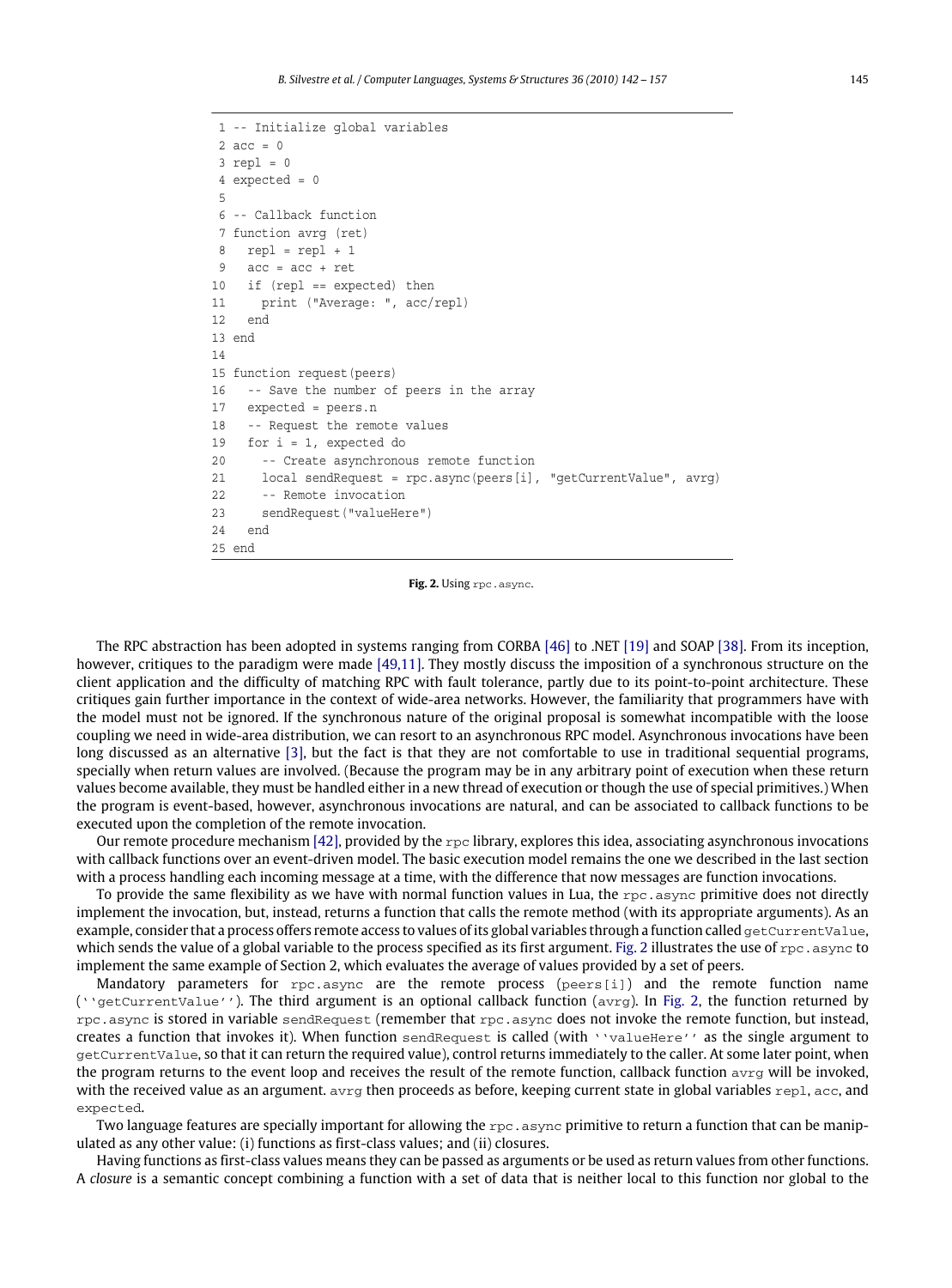```
1 function rpc.async(dest, func, cb)
2 local function f(...)
3 -- Get the function arguments
4 \{l \in \mathbb{C} \mid l \in \mathbb{N}\}5 -- Register the callback
6 \log x = \text{set pending}(\text{cb})7 -- Process the arguments
8 marshal(args)
9 local chunk = string.format("rpc.request(%q, %s, %q, %q)",
10 func, tostring(args), localId, idx)
11 -- Send the request
12 alua.send(dest, chunk)
13 end
14 return f
15 end
```
<span id="page-4-0"></span>**Fig. 3.** Implementation of rpc.async.

program. These are typically variables defined in the new function's lexical scope. Closures can be used to hide state, implement higher-order functions and defer evaluation. With these two mechanisms, a function can return a nested function, and the new function has full access to variables and arguments from the enclosing function.

[Fig. 3](#page-4-0) shows the (complete) implementation of the  $rpc$  async primitive. Basically, it creates a function (called  $f$ ) that encapsulates the remote invocation. This function receives a variable number of arguments (the ..., captured in table args), which are serialized and sent to the remote process. The callback function  $(c<sub>b</sub>)$  is registered to handle the results when they arrive. The request is sent to the remote process through a call to alua. send. We believe the concision of this implementation reflects the importance of using a programming language with appropriate flexibility and support for extension.

Thus, the  $rpc$  async primitive returns a function, defined inside it, which depends on values passed as arguments on each specific invocation of this operation. Each time the returned function is invoked, a new remote call is performed, which uses the same values for the remote process, remote function, and callback function (a *closure*), but with different actual arguments for the remote function.

#### *3.1. Maintaining state in event-driven programs*

The rpc.async primitive allows us to program in an event-driven style with the syntax of function calls for communication. The event-driven programming model is convenient in that it mirrors asynchronous interactions among processes. However, because we have only one execution line, whenever a process needs to receive an event before continuing execution, the current action must be finalized to wait for the message (that is, the process must return to the event loop to be able to handle the next message). Moreover, to maintain the interactivity, the system must make sure that no message handler takes too long to execute. So, event handlers must run quickly, i.e., long tasks must also be broken into small pieces, between which the system saves the current state and returns to the main loop. In order to do that, the event handler can post a request and schedule the remainder of the current computation to be executed later, as explored in [\[54\].](#page-15-11) Typically, to maintain state information between the function that is being executed and the one that will be executed later, the programmer must resort to global variables, because the current locals will not exist any more at this future point. This process, illustrated by the use of global variables  $r epl$ , acc, and expected in our example, and referred by Adya et al. as *stack ripping* [\[1\],](#page-14-1) is one of the main difficulties for developing applications using the event-driven programming style [\[53\].](#page-15-12)

The closure mechanism can once again come into play to reduce this stack ripping process, by allowing local variables to be maintained in nested functions. When a process makes a remote request and needs to register a *continuation* (or callback) to be executed when the request reply is received, the closure mechanism can be used to encapsulate the values that need to be kept during the request manipulation.

To illustrate this idea, [Fig. 4](#page-5-0) presents once again the example of evaluating an average value, now using a closure. rpc . async is again used to build asynchronous requests to take values in each remote process and the  $\alpha v_{\rm T}$  function is defined as the callback function. The main difference is that avrg is a closure of request, and it is thus able to keep the values of (local) variables acc, repl, and expected (used to compute the average) even when the process returns to the main event loop.

The pattern used in this example can be implemented in any system supporting closures, and is useful in a number of situations. Because closures capture state, they are able to preserve the relevant part of the activation stack from the moment in which the asynchronous invocation is issued until the activation of the callback.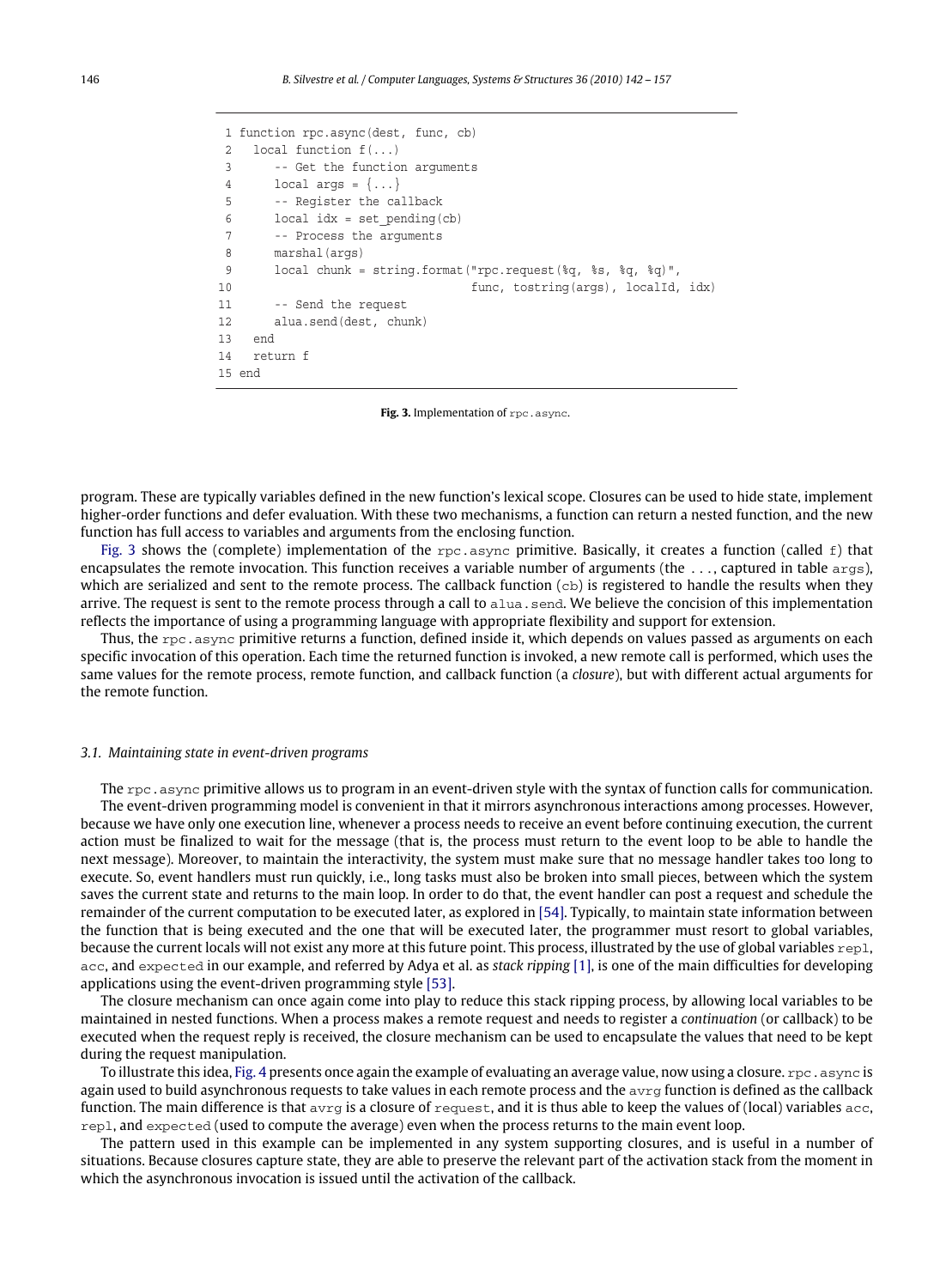```
1 function request(peers)
 2 local acc = 0
 3 local repl = 0
 4 local expected = peers.n
 5
 6 local function avrg (ret)
 7 repl = rep1 + 18 \text{ acc} = \text{acc} + \text{ret}9 if (repl == expected) then
10 print ("Average: ", acc/repl)
11 end
12 end
13
14 -- Request the remote values
15 for i = 1, expected do
16 -- Create the asynchronous function
17 local sendRequest = rpc.async(peers[i], "getCurrentValue", avrg)
18 -- Invoke the remote function
19 sendRequest("valueHere")
20 end
21 end
```
<span id="page-5-0"></span>**Fig. 4.** Exploring the closure mechanism do avoid *stack ripping*.

## **4. Coordinating concurrent activities**

The model we described in the previous sections avoids many synchronization issues. Because each event is handled to completion, the fine-grained kind of synchronism one needs with preemptive multithreading, due to the possibility of arbitrary execution interleavings, is not required. However, support is still needed for a number of synchronization and communication issues.

Gelernter and Carriero [\[22\]](#page-15-13) discuss the advantages of viewing communication and synchronization primitives as means of *coordinating* a concurrent or distributed application. In this section, we adopt this approach and discuss how different coordination abstractions can be provided by libraries that can be combined, either as building blocks, to create further abstractions, or simply as alternative to be used inside an application, as needed. We again focus on language features that allow libraries with these abstractions to be seamlessly integrated into the language.

The issues we discuss can be classified in two major lines. The first of them is the need for different communication abstractions. Programmers do not always want to deal directly with the asynchronous programming model we introduced, based on asynchronous invocations and callbacks. This model is interesting when there is an inherent asynchronism in the interaction itself, as is the case, for instance, in the example presented in [Fig. 4,](#page-5-0) in which the contacted peers can reply in arbitrary order. Some other interactions, on the other hand, are inherently synchronous. Consider the case of a client contacting a server for a file which is to be viewed by the user. It may well be more natural for the programmer to code this interaction as a synchronous invocation. Inside a single application, the programmer will typically need to code different interactions, and it would be nice for him to be able to code each of these in the most convenient way. In Sections 4.1 and 4.2 we discuss support for different interaction models.

The second class of abstractions we discuss is the one related to classical synchronization among concurrent processes, for mutual exclusion and cooperation [\[4\].](#page-14-2) Even if, in our model, fine-grained synchronization problems, such as interleaved accesses to global variables, are avoided, we can still have problems occurring at a coarser granularity. Subsequent calls to one process may need to occur with the guarantee that no events were handled between the two (for instance, to guarantee an atomic view of a set of operations). Also, because we are in a distributed setting, we may need to synchronize actions occurring at different processes. Sections 4.3 and 4.4 discuss support for classical synchronization.

#### *4.1. Synchronous RPC*

With asynchronous invocations, the programmer must turn control flow upside down, using callback functions to code the *continuation* of the computation after the results of the invocation are available. This directly reflects the event-driven nature of a program, but may not be the best model for the programmer to work with. In this section, we discuss function rpc.sync, that creates functions that make synchronous calls to other processes over the same asynchronous communication model. Function rpc. sync, like rpc.async, receives as parameters the process identification and the remote function name. Because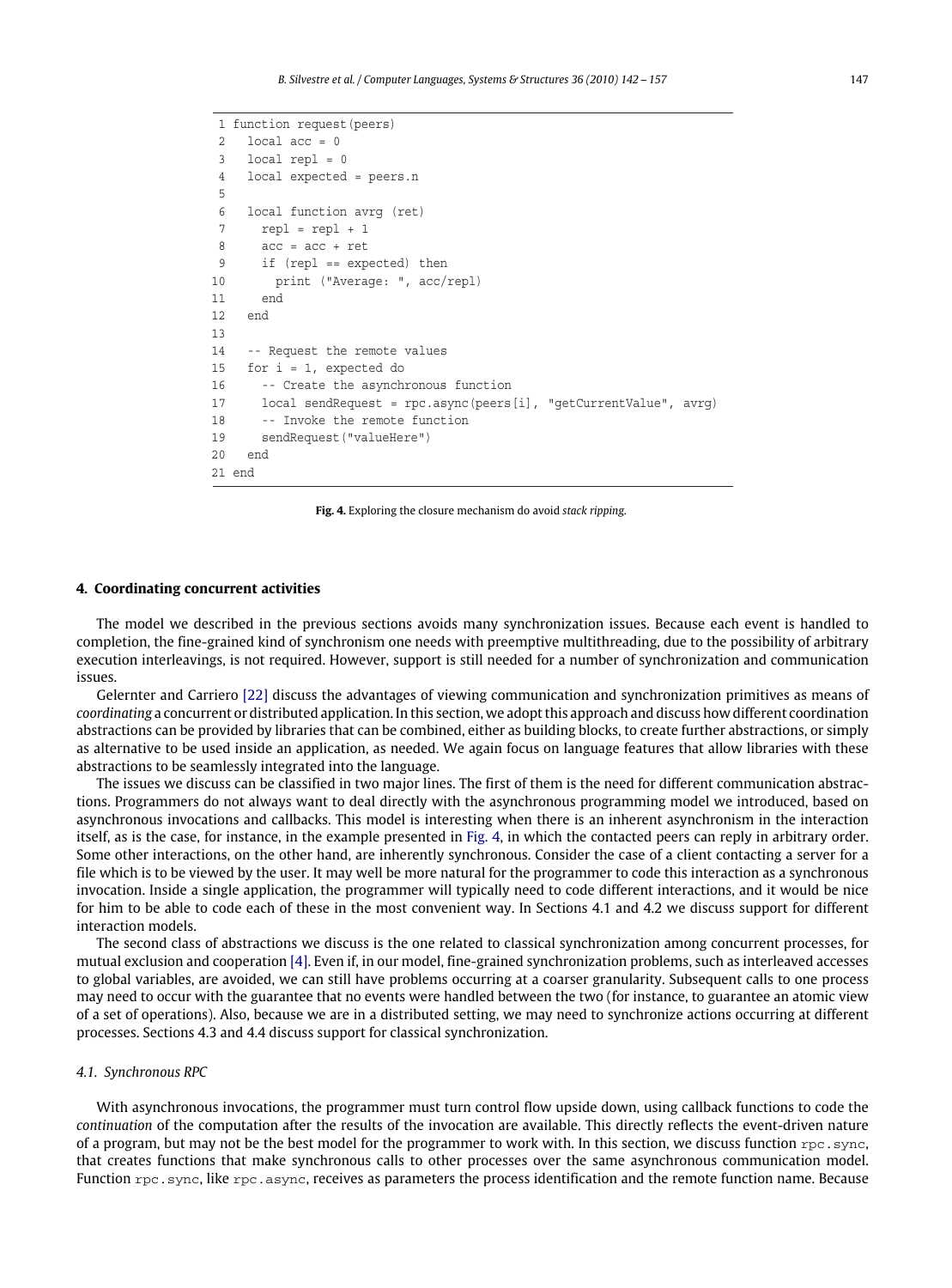```
1 get = rpc.sync("procA", "getValue")
2 set = rpc.sync("procA", "setValue")
3
4 while true do
5 oldvalue = get()
6 newvalue = transform(oldvalue)
7 set(newvalue)
8 end
```
<span id="page-6-0"></span>Fig. 5. Example using rpc. sync.

it is synchronous, the callback parameter does not make sense (in fact, a callback which resumes the current computation will be implicitly built by rpc. sync).

We illustrate the use of  $r_{DC}$ , sync with the code in [Fig. 5](#page-6-0) that repeatedly retrieves a value from a remote process *procA*, uses this value to perform a calculation, and updates the remote process.

Because ALua runs on a single thread, suspending the execution during a synchronous call would block the ALua event loop as well. As a consequence, a process would not receive new requests until the invocation is completed. One solution to this is to introduce a multitasking mechanism, where computation can be suspended and resumed later in the same thread of control. The most popular mechanism for multitasking is preemptive multithreading—as offered, for instance, by Posix threads [\[15\].](#page-15-14) Preemptive multithreading guarantees automatic scheduling of the different active threads by suspending (*preempting*) running threads at arbitrary points of execution—typically after a *time slice* has elapsed—and scheduling other ready threads. Context switching, however, has a cost, and in preemptive multithreading this cost must be paid by the application even if response time and fairness are not important for it. Besides, as a result of the suspension of control at arbitrary points of execution, actions in different threads may be interleaved also in arbitrary ways, some of which may lead to undesirable interferences. To deal with this, programmers typically must resort to synchronization primitives originally designed for programming operating systems, like mutexes and semaphores. These low-level constructs often make programs hard to understand and to debug.

In order to avoid the complexity added by preemptive multithreading, we rely on yet another language mechanism for the implementation of rpc.sync: the cooperative multitasking facility offered by Lua *coroutines*. A coroutine is similar to a thread in that it maintains its own execution stack, local variables and a program pointer. The main difference is that the transfer of control among coroutines is explicit, i.e., one must issue an explicit control primitive for control to be transferred to any other coroutine and the execution of a coroutine is only suspended when that coroutine yields control. In essence, coroutines are concurrent processes where the control transfer is completely described in the application algorithm [\[5\].](#page-14-3) This is interesting because it allows applications to maintain different execution lines while avoiding the complexities of race conditions. Besides, the control transfer points are pre-defined in the application, so context switching occurs only when it is in fact needed, minimizing computational cost.

However, one disadvantage of cooperative multitasking is that the management of scheduling is left to the programmer, in contrast to the automatic management in preemptive multithreading. Even if this is a serious drawback only for applications which need response time guarantees, it can be cumbersome for the programmer in any case. To avoid this burden, one alternative is to encapsulate control transfers in wrappers for possibly blocking operations. This is what we do in the implementation of rpc.sync. Each new computation is handled in a new coroutine and, when a synchronous call is performed, the current coroutine is suspended and execution flow returns to the ALua loop.

To implement rpc.sync, we use rpc.async as a basis and again the mechanisms of functions as first-class values and closures. [Fig. 6](#page-7-0) contains a sketch of this implementation.

At this point it is convenient to explain some features of Lua coroutines. Functions  $y$ ield and resume, respectively, suspend and resume the execution of a coroutine. coroutine. resume receives as its first argument the coroutine to be resumed; any extra argument will be returned by coroutine.yield. In the same fashion, any argument passed to coroutine.yield will be returned by coroutine.resume. This provides a communication channel among coroutines.

Back to the implementation of  $rpc$ . sync: when function  $r$ emote is called, it first creates a callback that will be responsible for resuming the current coroutine. Then,  $\text{remote}$  invokes  $\text{rpc}$  async to perform the remote communication (passing the internal callback) and suspends the current execution (coroutine.yield). When the results arrive, rpc. async calls the internal callback passing these results, which are forwarded to coroutine.resume. The coroutine is then resumed and the results are returned to the caller of remote. [Fig. 7](#page-7-1) illustrates this behavior.

# *4.2. Futures*

As yet another example of building communication abstractions, we can also implement support for *futures* [\[34\].](#page-15-15) In some cases, the programmer may know, at a certain point of execution, that he needs to schedule a computation whose result will be needed only later. Futures allow the programmer to synchronize actions between processes in a looser relationship. This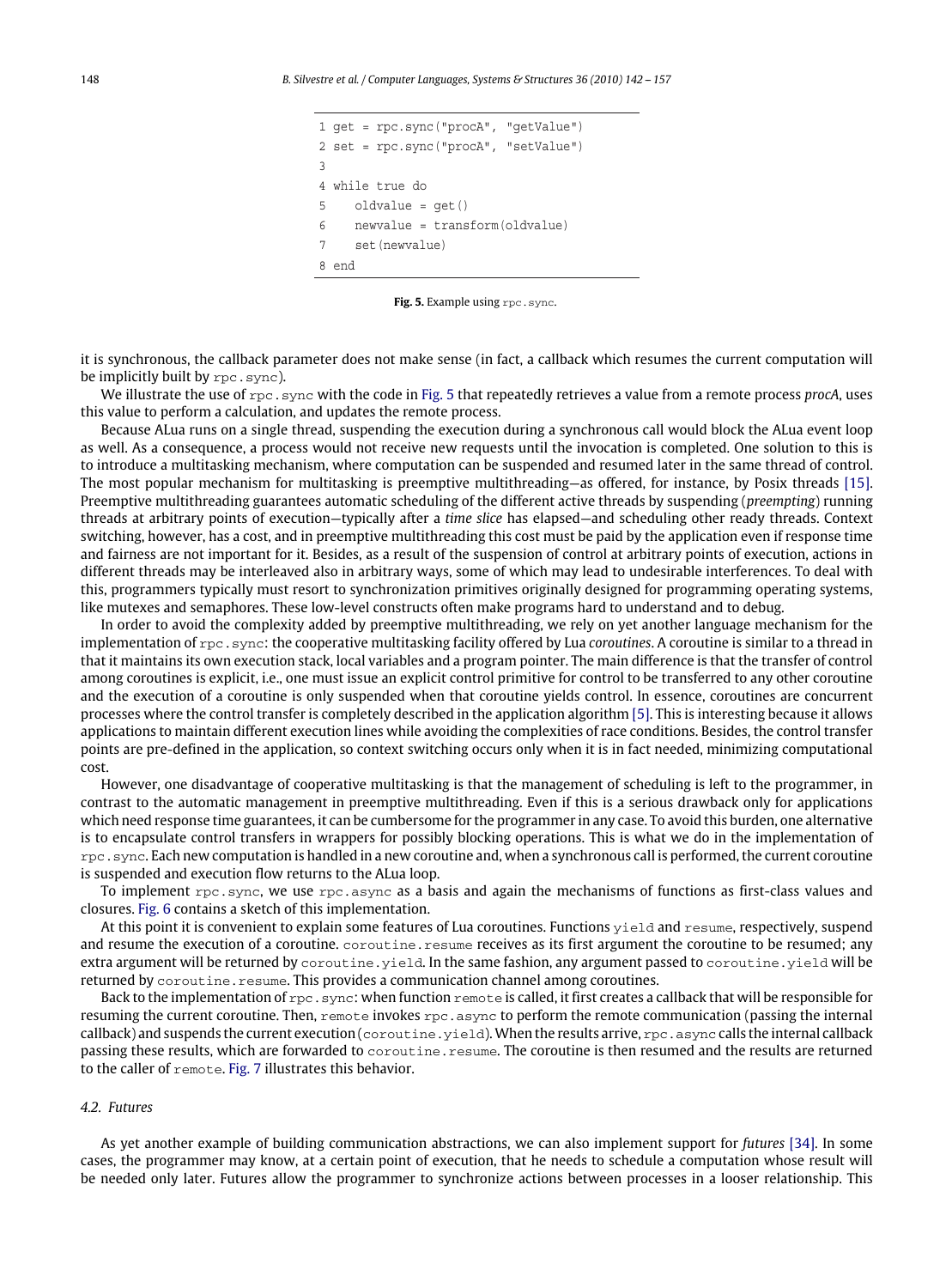```
1 function rpc.sync(proc, func)
2 -- Create a function to perform the remote invocation
3 -- The '...' refers to the variable parameters
4 local function remote(...)
5 -- Reference to current coroutine
6 local co = coroutine.running()
7 -- Create a callback that will resume execution once the
8 -- remote invocation is completed
9 local function callback(...)
10 coroutine.resume(co, ...)
11 end
12
13 -- invoke the remote function
14 local aux = rpc.async(proc, func, callback)
15 aux(...)
16
17 -- Suspend the current coroutine execution before returning
18 return coroutine.yield()
19 end
20 return remote
21 end
```
<span id="page-7-0"></span>Fig. 6. Implementation of rpc.sync.



<span id="page-7-1"></span>**Fig. 7.** Coroutines in a synchronous call.

mechanism can be implemented using  $rpc$ . async as a basis and the remote call in this case returns a *promise* [\[35\],](#page-15-16) which can be used to retrieve the results later. When the promise is invoked, we use coroutines to suspend execution if the results are not yet available—in a similar way to what we did in the implementation of  $rpc$ . sync.

[Fig. 8](#page-8-0) shows the implementation of  $rpc$ . future. The function builds and returns an internal function, which is very similar to the one returned by  $rpc$ . async, except that this time, when the returned function is invoked, besides calling the remote function asynchronously, it returns the promise, another closure, which may be invoked to synchronize on the results of the asynchronous invocation. The future mechanism uses an internal structure, result, to control if the results for the remote call were received. As in rpc. sync, a callback is created to handle the results of the asynchronous invocation. This callback fills the future structure with the results and verifies whether the process is blocked waiting for them. The co field in the result structure indicates that the process has called the promise to retrieve the results, but they were not yet available. (In this case, the promise sets the co field and suspends execution of the running coroutine.) As the results are now available, the callback returns them to the suspended coroutine.

## *4.3. Monitors*

When using synchronous invocations and futures, we allow coroutines to block themselves while waiting for the result of an invocation. While such a coroutine is blocked, other invocations may arrive and modify shared globals, leaving them in a state different from that which the blocked coroutine expects upon being resumed. We thus introduce the possibility of race conditions, although in a far coarser grain than that of preemptive multithreading (with coroutines, "context switches" may only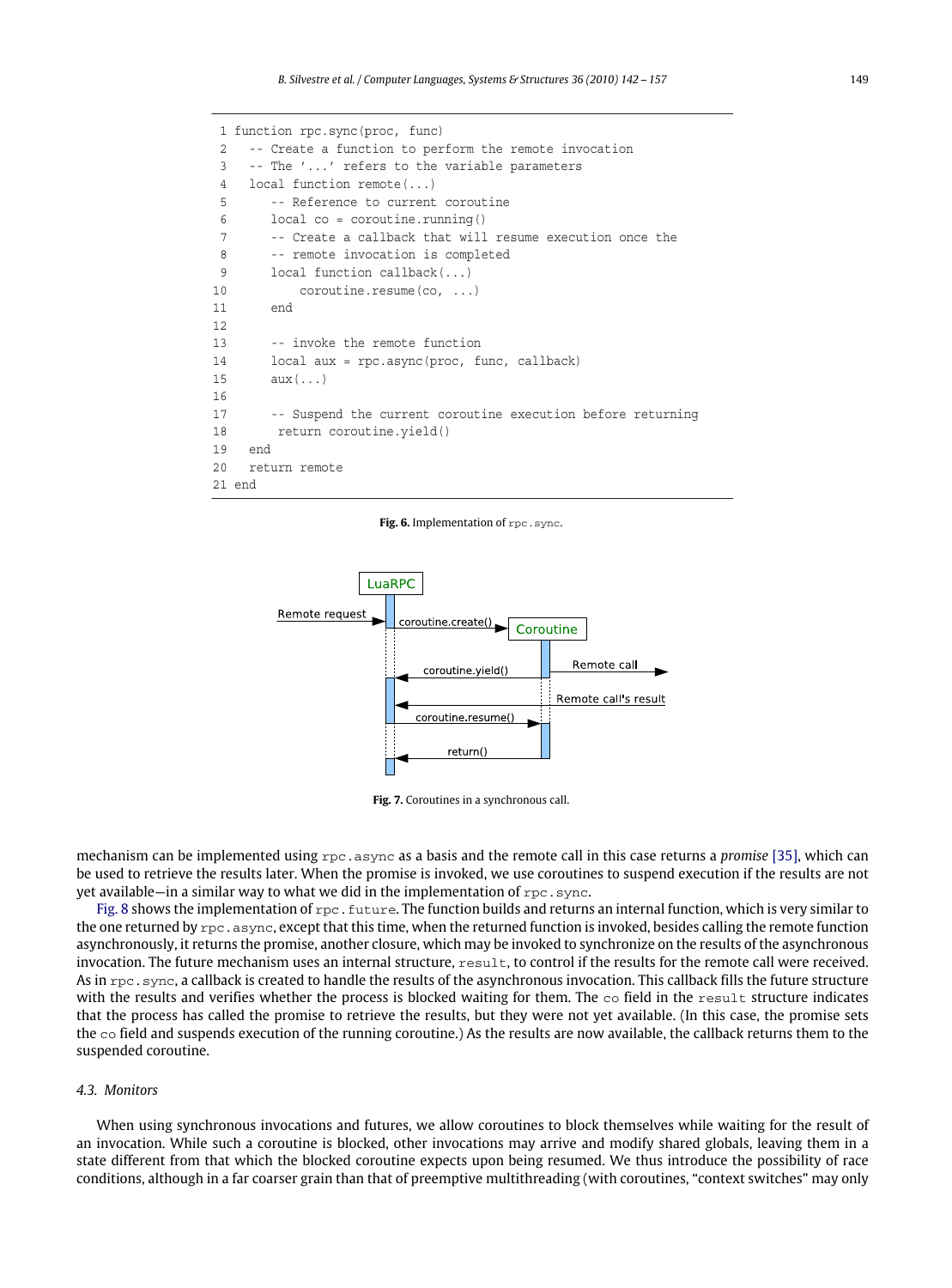```
1 function future(proc, func)
2 local function f(...)
3 -- Future structure to store the results
4 local result = \{\}5 -- This callback is responsible to receive the results and
6 -- put them into the future structure above
7 local function callback(...)
8 result.ready = true
9 result.values = \{ \ldots \}10 -- If the 'co' field exists, the process is blocked
11 if result co then
12 coroutine.resume(result.co)
13 end
14 end
15 -- Create a promise for the invocation
16 local function promise()
17 -- If the results are not available, suspend the execution
18 if not result.ready then
19 result.co = coroutine.running()
20 coroutine.yield()
21 end
22 -- Extract the result from the Lua's table and return them
23 return unpack(result.values)
24 end
25 -- Invoke the remote function
26 local l = rpc.async(proc, func, callback)
27 l(...)
28 -- Return the promise
29 return promise
30 end
31 return f
32 end
```
<span id="page-8-0"></span>Fig. 8. Implementation of rpc. future.

occur at explicit points in the code), and the eventual need for mutual exclusion mechanisms. Instead of providing a built-in mechanism, we argue that the preferred abstraction can be easily implemented over the existing primitives and integrated into a given application, either as a library or as an application module. As an example, in this section we discuss an implementation of monitors [\[28\].](#page-15-17) Monitors described here are different from the classic proposals in that they are dynamic: functions may be added to a monitor at any point in execution.

Our implementation of monitors is based on synchronous calls and closures. When a function protected by a monitor is invoked, a synchronous call tries to acquire a lock, suspending the execution of the running coroutine until this lock is obtained. We implement a *monitor* as a structure containing a boolean *lock*, which indicates if the monitor is free, an entrance queue, and the identity of its creator. monitor.create creates a new monitor (with no enclosed functions) and returns a reference to it. After an "empty" monitor is created, arbitrary functions can be placed under its protection by calling function monitor.doWhenFree, as in:

```
1 local function set_internal(value)
2 -- Do some activities here
3 end
4 -- Create a monitor
5 local mnt = monitor.create()
6 set = monitor.doWhenFree(mnt, set_internal)
```
[Fig. 9](#page-9-0) shows the implementation of function monitor.doWhenFree. This function creates and returns a new function that encapsulates the one received as a parameter. This new function uses the lock to guarantee the execution in mutual exclusion with respect to other functions in the same monitor. Function monitor. doWhenFree also deals with the input parameters and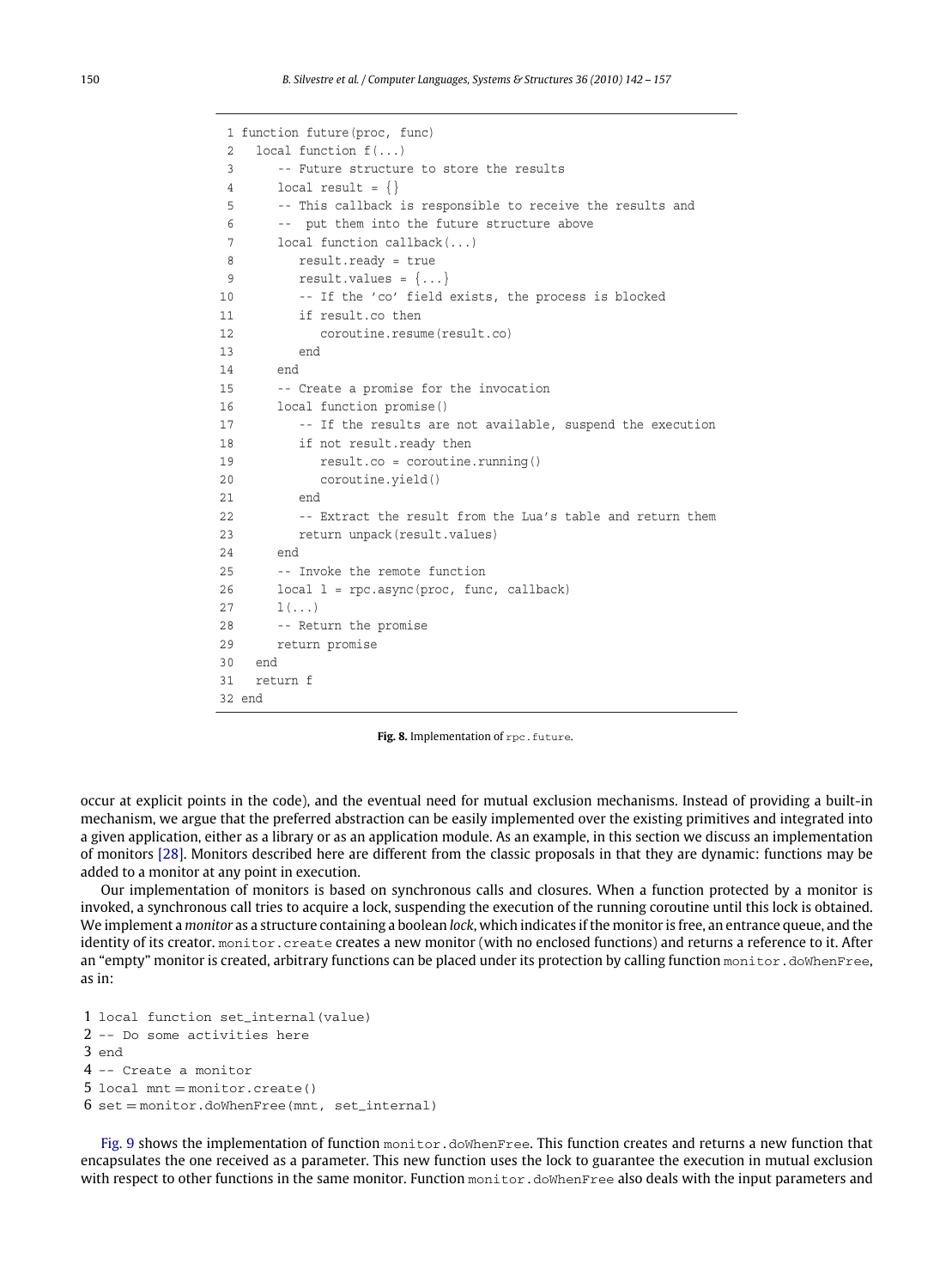```
1 -- mnt: monitor created to protect the function
 2 -- func: function to execute in mutual exclusion
 3 function doWhenFree(mnt, func)
 4 -- Reference to the monitor structure
 5 local idx = mnt.idx
 6 -- 'from' points to the monitor creator
 7 local take = rpc.sync(mnt.from, "monitor.take")
 8 local release = rpc.async(mnt.from, "monitor.release")
 9 function f(...)
10 take(idx)
11 -- Invokes the function and captures its results
12 \text{local} \text{rets} = \text{pack}(\text{func}(\dots))13 release(idx)
14 return unpack(rets)
15 end
16 return f
17 end
```
<span id="page-9-0"></span>Fig. 9. Implementation of function monitor.doWhenFree.

the results. The pack function captures the results in a Lua table that is stored in variable rets. After releasing the lock, the result is unpacked and returned.

Functions monitor.take and monitor.release control lock acquisition as follows.monitor.take tries to acquire the lock on a given monitor. If the lock is free, this function switches its value and execution continues normally. If the lock is taken, monitor.take puts the current coroutine in the lock's waiting queue and yields. Function monitor.release, symmetrically, releases the lock on a monitor. It verifies whether there is any coroutine in the monitor entrance queue, and, if so, resumes the first waiting coroutine. Otherwise, monitor.release marks the lock as free.

This mechanism for mutual exclusion is different from most classic language proposals in that it does not provide direct syntactic encapsulation of the protected functions. This makes the monitor a dynamic mechanism, allowing functions to be added to the monitor only as needed. This idea is possible using the fact that functions are first-class values, closures, and dynamic function creation. As shown in [Fig. 9,](#page-9-0) a new function,  $f$ , is dynamically created to wrap the unprotected  $f$ unc, passed as parameter to  $\phi$  doWhenFree. The closure mechanism allows  $\epsilon$  to keep a reference to  $f$ unc, so that  $f$  can invoke it in a protected section.

In object-oriented languages like  $C + +$  or Java, we can achieve a similar mechanism instantiating a wrapper to intercept the calls and impose the ordered entrance in the critical section. However, the fact of handling function as first-class values gives us a fine-grained control compared to the object interception because we can redefine only a function and leave all the rest untouched. The wrapper must keep the same object's interface, add code to protect the desired methods, and forward all the calls to the original object.

The implementation of monitor.doWhenFree, based on remote calls, creates the possibility of having a single monitor protecting functions from different processes, supporting distributed mutual exclusion. For instance, a process could create a monitor and add functions to it. Next, the process could pass this monitor to another process, which adds new functions. At the time the monitored functions are invoked, they make remote calls to acquire the lock. However, only one of them will succeed and the others will wait in the queue for the lock to be released. [Fig. 10](#page-10-0) illustrates the use of a distributed monitor. In this example, several distributed processes could receive, upon initialization, calls to a function such as init, all of them with the same monitor being received as an argument. Each of the processes could then protect, using this monitor, functions that manipulate a shared state.

Our monitor mechanism also offers support for waiting and signalling condition variables, as traditional monitors do. Due to limitations of space, and because it does not introduce new issues, we do not describe this support here.

#### *4.4. Synchronization constraints and synchronizers*

In this section, we continue our discussion on how we can integrate coordination mechanisms into our basic communication model. To illustrate the flexibility we offer in this integration, we turn our attention to the possibility of defining conditions for function execution. These conditions will allow us to model both intra and inter-process coordination. Among existing proposals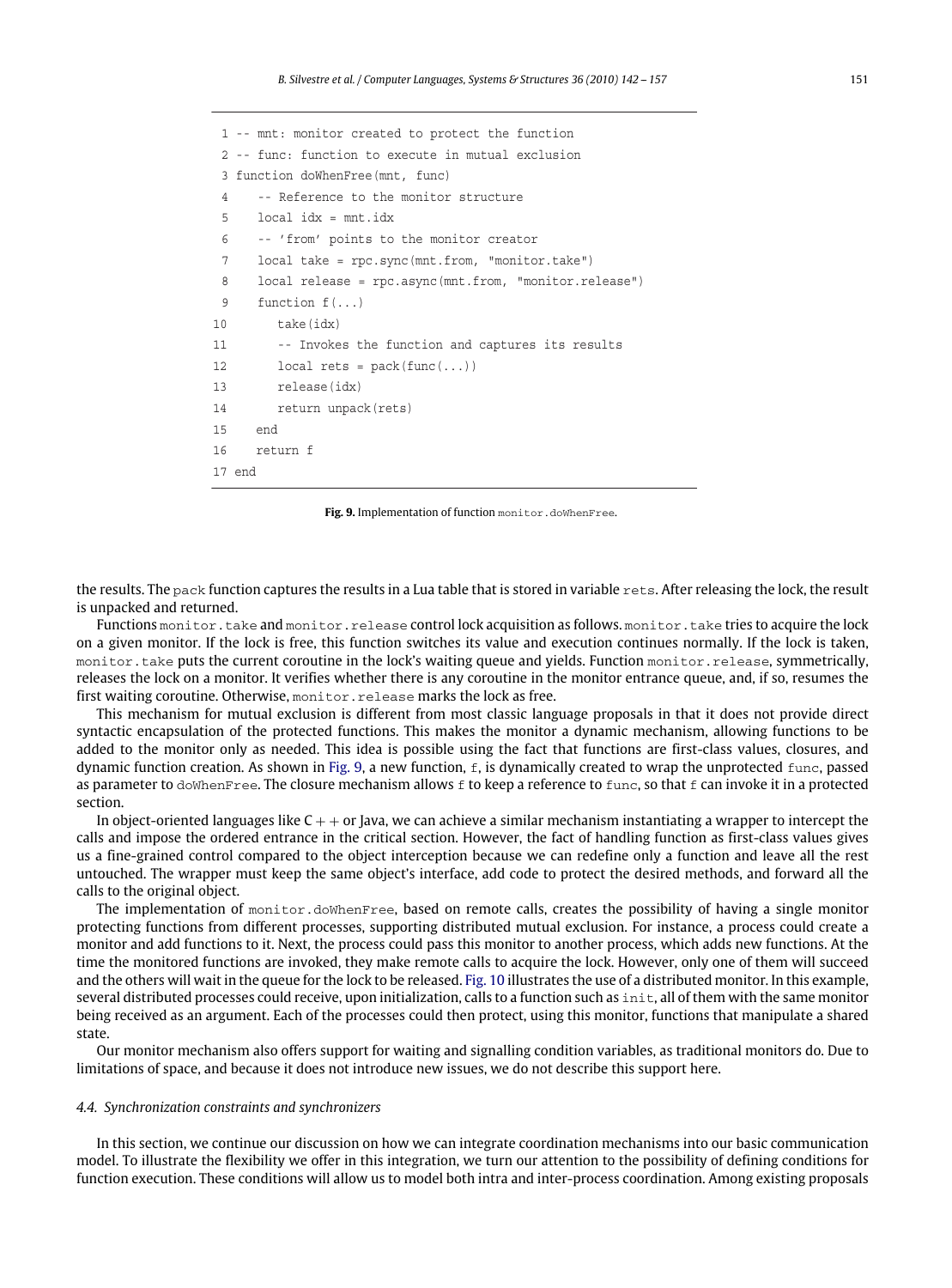1 local isOn = false 2 local function \_off() 3 -- Only turns off if the neighbor is 'on' 4 if neighbor\_state() then isOn = false end 5 end 6 function init(mnt, neighbor) 7 -- 'mnt' is a monitor and 'neighbor' is other process 8 neighbor\_state = rpc.sync(neighbor, "get\_state") 9 off = monitor.doWhenFree(mnt, \_off) 10 end

<span id="page-10-0"></span>**Fig. 10.** A distributed monitor.

in this direction, we chose to reimplement the mechanism proposed by Frølund and Agha  $[21,2]$ , because it is one of the few that provides support for distributed as well as for concurrent synchronization.

To implement support for this abstraction, we explored the possibility of redefining event handlers for remote events. Upon arrival of a function invocation, our implementation directs it to a handler. The default handler simply calls the requested function passing the arguments received in the request, and returns the results to the caller. However, we can define different handlers for different functions or even for different requests for a same function.

Intra-object synchronization in [21,2]is supported by *synchronization constraints*. As with *guards* [41,13], the idea is to associate constraints or expressions to a function to determine whether or not its execution should be allowed in a certain state. This kind of mechanism allows the developer to separate the specification of synchronization policies from the basic algorithms that manipulate his data structures, as opposed to monitors, in which synchronization must be hardcoded into the algorithms.

As an example taken from [\[21\],](#page-15-18) consider a radio button object with methods on and off. To ensure that these methods are invoked in strict alternations, the programmer can define a state variable ison, that indicates whether or not the button is turned on. Synchronization constraints can be defined disabling method on when  $\text{iso}$  is true, and disabling method off when it is false.

For inter-object synchronization, FrBlund proposes the use of *synchronizers*. Synchronizers are separate objects that maintain integrity constraints on groups of objects. They keep information about the global state of groups and permit or prohibit the execution of methods according to this global state.

Keeping the rules in a central point, instead of scattering them among the processes, facilitates modifications and allows using synchronizers in an overlapping fashion. Consider again the example of radio buttons. Besides the individual integrity constraint of alternate invocation, a set of radio buttons must satisfy the constraint that at most one button is on at any time. For this situation, Frølund proposes the following solution. A synchronizer keeps the global group state in variable activated, whose value is true if any radio button in the set is on. A disable clause in the synchonizer states that, for any button in the set, method on is disabled if the value of this variable is true. To ensure the consistency of global state, synchronizers also support *triggers*: code that is associated to the execution of methods in the individual members of the group controlled by the synchronizer. In the case of our example, a trigger is associated to the execution of method on, setting activated to true, and to method off, setting it to false.

We provide support for these mechanisms through modules sc (synchronization constraints) and synchronizer, that interact with a new handler we defined for function invocation. Modules sc and synchronizer introduce constraints that must be checked by this handler. In the case of the sc module, these are local calls that verify the internal state, whereas synchronizer permits processes to register themselves as synchronizers of each remote object (or process, in our case) they coordinate. If the constraints are not satisfied, the handler places the request in a queue which is reexamined after any other invocation is executed.

[Fig. 11](#page-11-0) illustrates how a program could use synchronization constraints to ensure the properties of the radio button example. sc.add\_constraint associates guard functions to the RPC visible functions—those not defined as local. It receives as arguments the name of function to be guarded and the function that implements verification. The latter receives as arguments the request information and must return *true* if the guarded function can be executed or *false* otherwise.

[Fig. 12](#page-11-1) illustrates the creation of a synchronizer that coordinates a set of distributed processes that represent radio buttons, enforcing that at most one of them is activated at any time. When one of the buttons receives a request, it contacts the synchronizer in order to verify the remote constraints, which allow or not the button to execute the function according the global state information.

Both synchronizer.set\_trigger and synchronizer.add\_constraint receive, as their argument, the remote process identification, the name of the function in this process, and the function to be executed once the synchronizer is contacted. For triggers, this function typically updates the global state, and for constraints, it must return, respectively, *true* or *false* to permit or prohibit the constrained function execution. Moreover, the function to be executed receives, as a parameter, information about the constrained function into the variable request.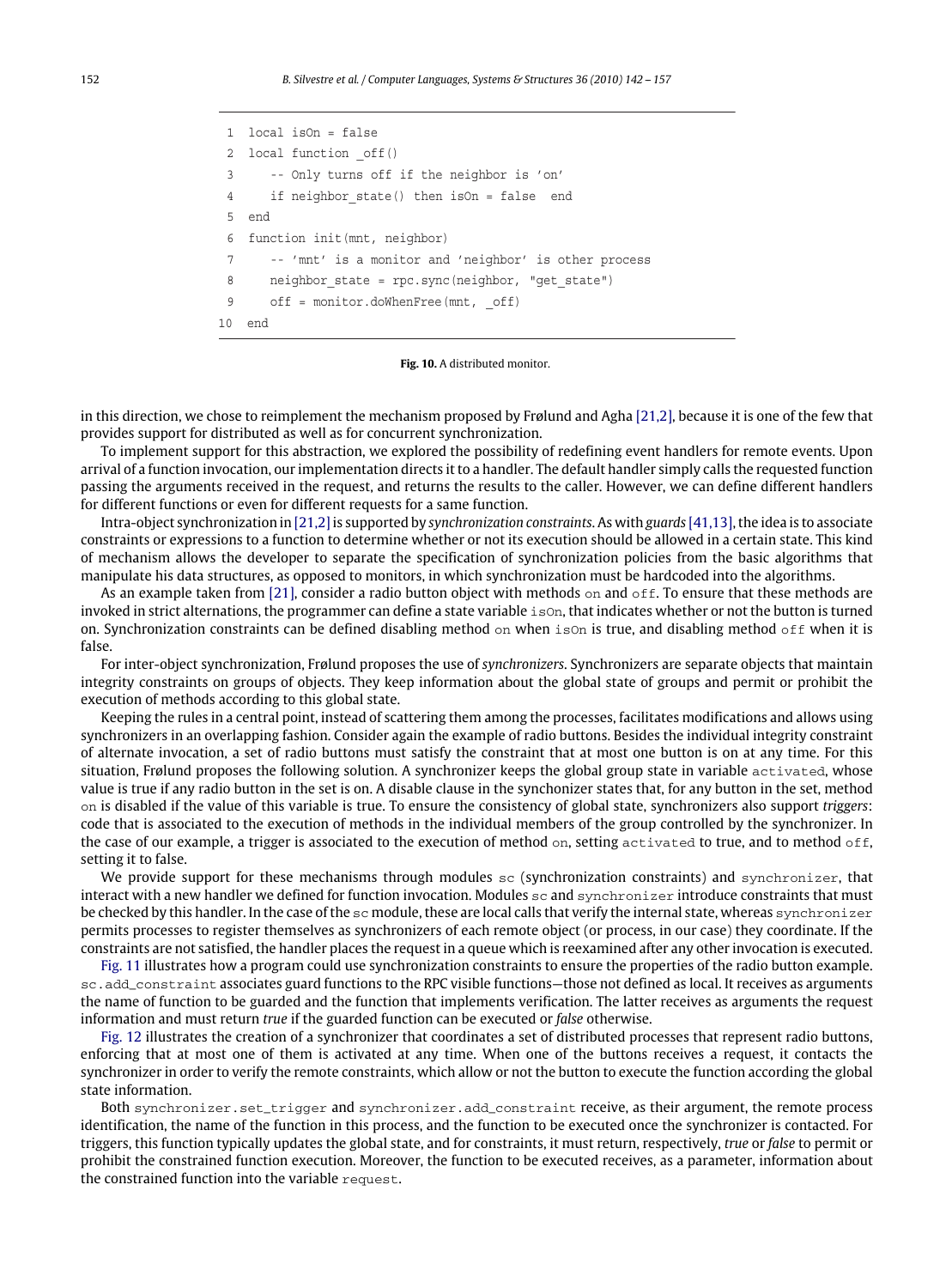```
1 local isOn = false
 2 local function can_turn_on(request)
 3 return not isOn
 4 end
 5 local function can_turn_off(request)
 6 return isOn
 7 end
 8 function on()
 9 isOn = true
10 end
11 function off()
12 isOn = false
13 end
14
15 sc.add_constraint("on", can_turn_on)
16 sc.add constraint("off", can turn off)
```
<span id="page-11-0"></span>**Fig. 11.** Defining synchronization constraints.

```
1 local activated = false
 2 local function can turn on(request)
 3 return not activated
 4 end
 5 local function trigger on(request)
 6 activated = true
 7 end
 8 local function trigger off(request)
 9 activated = false
10 end
11 -- defines constraint and triggers for each distributed b utton
12 for _, bt in ipairs(buttons) do
13 synchronizer.set trigger(bt, "on", trigger on)
14 synchronizer.set trigger(bt, "off", trigger off)
15 synchronizer.add_constraint(bt, "on", can_turn_on)
16 end
```
## <span id="page-11-1"></span>**Fig. 12.** A synchronizer defining a remote constraint and triggers for a set of distributed buttons.

To implement synchronization constraints and synchronizers, we developed a handler that manipulates a queue of requests. The handler processes the queue until either it is empty or the remaining requests cannot be executed due to the synchronization rules. A request is executed only if all of its local constraints and remote verifications evaluate to true. However, when a requested function is executed, we need to restart the queue evaluation because this function can have modified the internal or global states, making some request newly eligible for execution.

We first implemented the scheme as described in [\[21\],](#page-15-18) that is, verifying and executing the requests in a sequential fashion—a new request is handled only after the previous one is completed. However, evaluating remote constraints is expensive because the process communicates with the synchronizer and blocks until the answer arrives. [Fig. 13a](#page-12-0) shows a diagram illustrating this scheme. Although the synchronizer imposes constraints only on function set, the process waits for the synchronizer's answer arrival before executing the request get.

Using coroutines once again, we implemented an alternative scheme to further explore concurrency in this system. Since we know that the verification of remote constraints will block the process, we encapsulated this verification inside a new coroutine, so the process can suspend it while the synchronizer analyzes the constraints, and the process is free to handle another request. The new scheme is shown in [Fig. 13b](#page-12-0).

Our implementation checks the synchronization constraints before contacting the synchronizers, avoiding the network communication if the local verification fails. However, because new function calls can now modify the internal state during the remote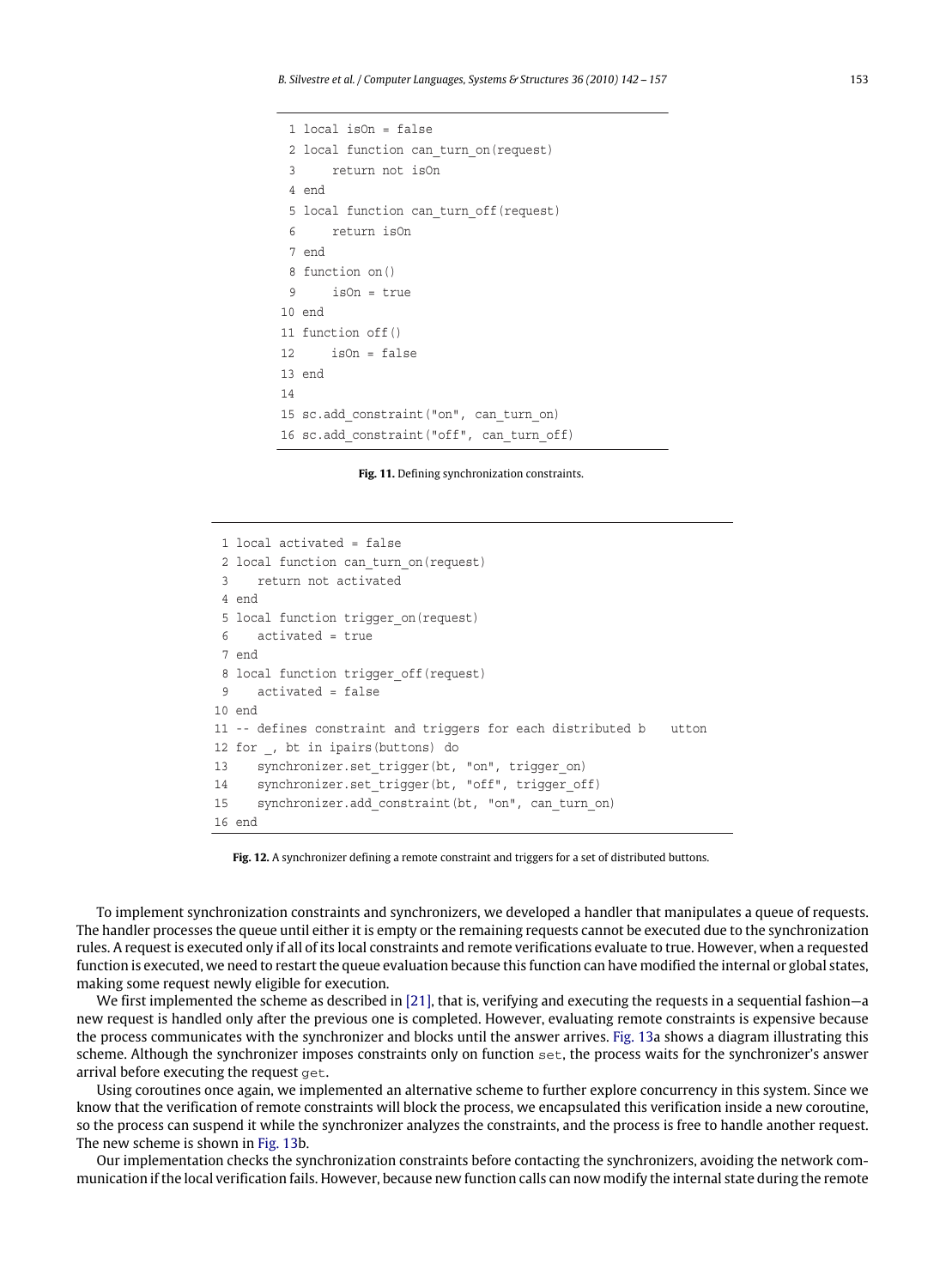

<span id="page-12-2"></span><span id="page-12-0"></span>**Fig. 13.** Diagram of (a) the original and (b) our proposal for constraints evaluation.

# **Table 1**

Execution times for different constructs.

| Mechanism             | Time(ms) |
|-----------------------|----------|
| Java RMI-JIT enabled  | 0.426    |
| Java RMI-JIT disabled | 0.803    |
| <b>RPC</b>            | 1.134    |
| Monitor               | 1.758    |
| Queue handler         | 1.328    |
| Local constraint      | 1.338    |
| Remote constraint     | 4.281    |

constraints checking, it verifies the synchronization constraints again when it receives all replies from synchronizers in order to guarantee that the internal states still allows the request execution.

# **5. Performance results**

In this section, we discuss performance of the mechanisms we described along the paper.<sup>[1](#page-12-1)</sup> Our goal is to evaluate the minimal cost that these mechanisms add to the basic RPC mechanism. We measured the average time for a client to execute an asynchronous RPC request to a remote function in the following cases:

- *RPC*: the basic client/server scheme that is used as reference.
- *Monitor*: the remote function protected by a monitor.
- *Queue handler*: the same basic scheme used in the case of RPC, but with the server using the queue infrastructure to handle the client requests. This infrastructure is the basis for implementing local and remote constraints.
- *Local constraint*: the remote function is protected by a local constraint.
- *Remote constraint*: the function has a remote constraint, which is evaluated by a synchronizer.

In the tests, the client, server, and synchronizer processes execute in different hosts. Moreover, we implemented remote functions that do not receive any argument and return no value (*void*), and the local and remote constraints are functions that just return *true*.

[Table 1](#page-12-2) shows the average time (in milliseconds) to execute an asynchronous remote call in each case described above. As a reference, we show the average time for a Java RMI request (using Sun JDK 6), with the same criteria. We performed two tests with RMI, enabling and disabling the just in time (JIT) Java compiler. With JIT disabled, Java runs in interpreted only mode, and does not generate machine native code. We performed the tests in machines equipped with a Pentium 4 1.7 GHz, 256 MB RAM and Ethernet 100 Mb/s, executing Linux (kernel 2.4.20).

Because we were interested in exploring the aspect of being able to build different abstractions, we did not dedicate ourselves to optimizing the implementation of RPC, so, when compared to RMI, which is built as part of Java's architecture, execution times seem quite acceptable.

<span id="page-12-1"></span><sup>1</sup> The code and results we discuss in this section are available at [alua.inf.puc-rio.br/ftp/papers/CLSS09-perf/.](http://alua.inf.puc-rio.br/ftp/papers/CLSS09-perf/)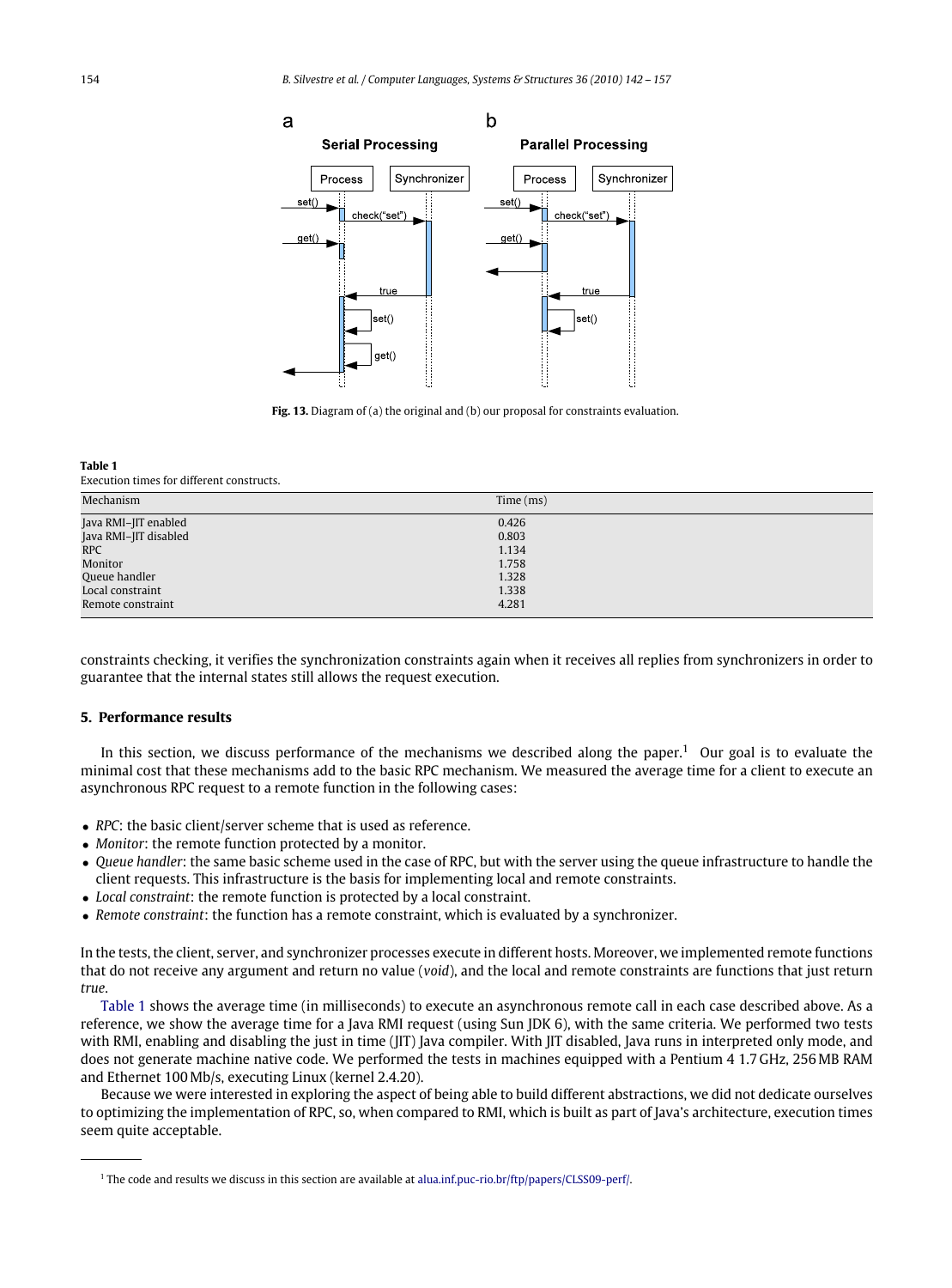| Serial and parallel processing of requests. | Table 2 |  |
|---------------------------------------------|---------|--|
|                                             |         |  |

<span id="page-13-0"></span>

| Request | Serial processing (ms) | Parallel processing (ms) |
|---------|------------------------|--------------------------|
| get     | 5.138                  | 2.858                    |
| set     | 5.247                  | 5.314                    |

The queue handler adds a little overhead to the basic RPC because the request is put in a queue before its execution. On the other hand, a local constraint has almost no cost in our test case, since it is just a function call that returns *true*.

In the remote constraint test, the server must also contact another process, the synchronizer, in order to execute the request. However, the synchronizer implementation is more complex than the distributed monitor, which explains their different performance. Besides the time spent in the network communication with the server, the synchronizer must implement mechanisms to guarantee a consistent view of global state and prevent deadlocks. So the synchronizer uses a transactional protocol with the server.

We performed a second experiment to measure the time for the server to process a set of requests in a serial and parallel fashion, as described in Section 4.4. In this experiment, the server exports two functions, get and set, and receives requests of two clients, each one invoking a specific function (Fig. [13\)](#page-12-0). The set function is protected by a remote constraint, whereas get has no protection. First, we configured the server to execute the requests in a serial fashion, i.e., the server processes the next request only when it finishes processing the previous one. We then changed the server behavior to execute a new request while the synchronizer evaluates the remote constraint. [Table 2](#page-13-0) shows the times (in milliseconds) for each scenario. In the serial case, the request for the  $qet$  function is limited by the evaluation of the remote constraint, so the requests for each function take almost the same amount of time. However, in the parallel configuration, the server can process the  $g$ et requests while the synchronizer evaluates the set remote constraint, so that average time of the get request is much lower.

## **6. Related work**

Over the years, support for synchronization and communication abstractions has been implemented in several programming languages, such as Emerald [\[12\],](#page-15-19) Orca [\[10\],](#page-15-20) Java [\[24\],](#page-15-21) Erlang [\[7\],](#page-15-22) and E [\[37\],](#page-15-23) and in a number of libraries, such as SunRPC [\[48\],](#page-15-24) Linda [\[17\],](#page-15-0) JXTA [\[23\],](#page-15-25) ProActive [\[16\],](#page-15-26) and Chord [\[47\].](#page-15-27) Our goal in presenting the implementation of different coordination abstractions is not to discuss the mechanisms themselves, but to support the argument that programming language features can help bridge the gap between the simplicity and flexibility offered, respectively, by the language and library approaches [\[14\].](#page-15-1)

We have been investigating event-driven model and with asynchronous message-passing in the development of distributed systems. Some other works explore synchronous communication facilities over event-driven systems [44,32,52]. Haller and Odersky [\[26\]](#page-15-28) are explicitly interested in avoiding the problems associated to the typical "control inversion" of event-driven systems. However, in the case of their work, the "continuation" of the current computation must be explicitly coded in a receive clause.

Adya et al. [\[1\]](#page-14-1) discuss advantages and disadvantages of multithreading and event-based programming, considering the distinction between *manual* and *automatic* stack management. One point that further links their work to ours is the emphasis on allowing the programmer to freely combine both models when coding an application. Eugster et al. [\[20\]](#page-15-29) also discuss the importance of combining different interaction paradigms (RMI and publish/subscribe) in a single distributed programming tool.

On top of our event-driven model, we investigated how characteristics of a language can help to create and compose abstractions of communication and coordination in order to provide more suitable mechanisms to aid the development of distributed systems. Arbab and Papadopoulos [\[40\]](#page-15-30) present a survey of coordination models and languages, and classify the surveyed works in two major categories. *Data-driven models* offer coordination primitives which can be freely mixed with the computational code. Proposals such as Linda and the synchronizers we discussed in Section 4.4 are placed by the authors in this category. The other category, *control-driven models*, encompasses models in which the coordinating entities are separate from the computational ones. Typical examples of this category are *configuration* languages [36,6], which focus on describing interconnections between independent processes or components.

As far back as in 1978, Backus [\[8\]](#page-15-31) argued that programming languages in general should provide an expressive core with powerful changeable parts and combining forms, instead of incorporating a large set of features. In the specific domain of concurrency and distribution, Briot et al. [\[14\]](#page-15-1) discussed how reflective features can bridge the gap between the specific domain programming language (*integrative*) and *library* approaches. However, there appears to be little recent work exploring how language features interact with libraries in order to allow uniform forms for concurrency and distribution in the language.

One good example of language extension exploring language features is ProActive [\[9\],](#page-15-32) a library for parallel and distributed programming in Java. Its architecture is based on *active objects* that are entities with their own thread of control, and method calls on them are asynchronous. The library is implemented in standard Java though use of reflection, and the result is very similar to a specific purpose language. Thanks to polymorphism, handling of remote objects and also of the future objects that are returned by asynchronous invocations is transparent. However, papers on ProActive do not emphasize the role of language features in these extensions. On the other hand, Sewell et al. [\[45\],](#page-15-33) in their presentation of Acute, argue that a language should offer explicit primitives for distribution and communication and provide support for libraries to implement high-level abstractions, but do not give examples of such abstractions.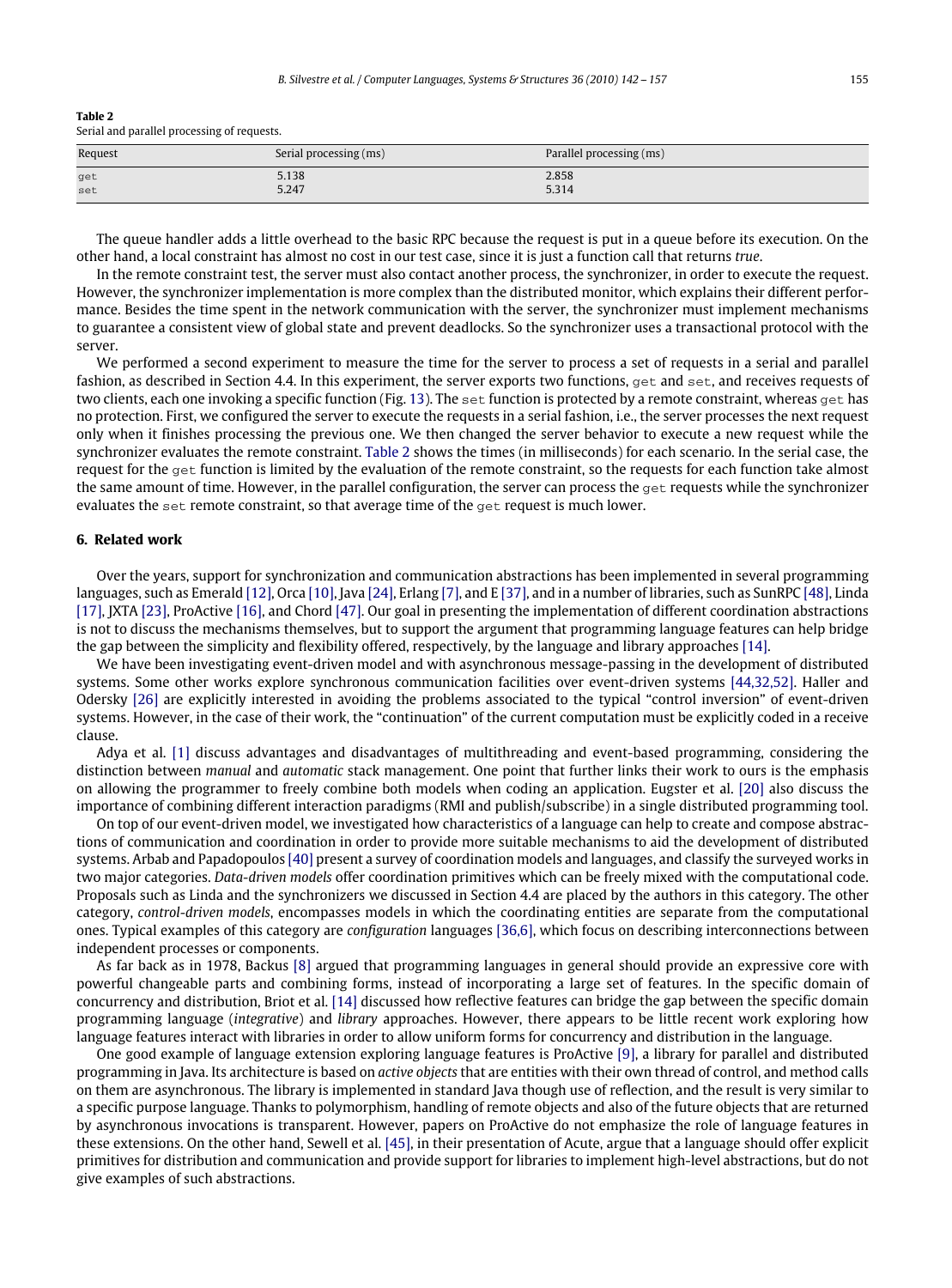The work of Varella and Agha [\[51\]](#page-15-34) and that of Eugster et al. [\[20\]](#page-15-29) are among the few that approach the discussion of distributed programming libraries from a language point of view. Varella and Agha [\[51\]](#page-15-34) point out the need for extensions to Java, indicating that the original set of language features is insufficient, and on the other hand defend that only a few extensions can suffice to provide a simple distributed programming model. Eugster et al. [\[20\]](#page-15-29) identify a set of mechanisms which enforce language support for publish/subscribe. Specifically, they identify the concept of closures as one of these mechanisms. Their work also intends to contribute to the discussion about whether support for publish/subscribe communication in object-oriented languages should be provided as a library or as part of the programming language.

With the evolution of managed run-time environments (MRTE), such as .NET and JVM, more and more compilers are being developed to generate code for this kind of platform [27,25,18]. MRTEs provide facilities such as portability, automatic memory management, large sets of libraries, and language interoperability. The idea behind the multilanguage platform is to use the most suitable tool to accomplish each task, allowing languages to export their capabilities and libraries to the others. We think this can represent another level of integration, that will have to deal with the resolution of external capability integration and programming model mismatching.

# **7. Final remarks**

In this work, we explore some programming language features—namely, dynamic execution environments, functions as first-class values, closures and coroutines—to build different coordination mechanisms for distributed asynchronous computing. Although we are particularly interested in exploring these features in the Lua programming language, our goal is not to promote this language specifically, but, instead, to contribute to the discussion about the role of language features in bridging the gap between the language and library approaches for distributed programming. The specific programming system we describe is simply an environment we used to demonstrate that programming abstractions which simplify distributed applications can be easily implemented and combined given an appropriate set of language features.

It is interesting to summarize how we explored language features along the paper. We started with a very simple event-driven programming model. The ALua model derives its flexibility from the support for executing dynamically created chunks of code. This support is typical of interpreted languages. We then developed, over this model, an abstraction for asynchronous RPC which allows the programmer to specify a callback function to be executed when the invocation is completed. The use of closures and first-class function values allowed us to create new remote functions that act exactly like the local ones.We discussed how closures could be used to encapsulate state that must be remembered when a callback of an asynchronous invocation is executed. Next, we went on to build different coordination mechanisms over this basis. Combined with the coroutine construct, the closure/callback pattern allowed us to build a synchronous RPC abstraction, which has the advantages of cooperative multithreading while hiding the details of control transfer inside the remote invocations. Closures and first-class functions were again used to build a monitorlike mechanism with a dynamic behavior. Finally, to experiment with abstractions that support the definition of necessary state conditions for functions to be executed, we implemented a mechanism similar to Frølund's synchronizers. The dynamic nature of ALua was important in allowing us to modify handlers for incoming function invocations. Synchronization was implemented by defining a handler that manages a queue with blocked requests, but no changes to the syntax of invocations were needed.

With this step-by-step development of a set of communication and synchronization abstractions, we hope to have made the case that (sequential) programming languages with appropriate extension features allow us to combine the advantages of the library and language approaches for concurrent and distributed programming. Languages designed from scratch for concurrency and distribution are usually elegant and simple to understand for a given coordination model. Features such as first-order functions and closures allow libraries to be integrated seamlessly into the programming language, resulting in environments that can be seen as specific-domain programming languages. However, these environments are not bound to one single coordination model, and allow the programmer the flexibility of choosing appropriate abstractions for each task.

Languages with the features we emphasize, such as dynamic execution model and support for functions as first-class values and closures, are often interpreted languages. Although interpreted languages, in general, are not as efficient as compiled languages for computing intensive systems, we can use a dual programming model as discussed in [\[50\].](#page-15-4) The idea is that the interpreted language can be used to coordinate the application, while a traditional compiled language handles the computing-intensive parts.

# **Acknowledgments**

We would like to thank CAPES and CNPq (Brazilian government research agencies) for having partially supported this work.

#### <span id="page-14-1"></span>**References**

- <span id="page-14-0"></span>[1] Adya A, Howell J, Theimer M, Bolosky W, Douceur J. Cooperative task management without manual stack management. In: USENIX annual technical conference, Berkeley, 2002. p. 289–302.
- <span id="page-14-3"></span><span id="page-14-2"></span>[2] Agha G, Frolund S, KimW, Panwar R, Patterson A, Sturman D. Abstraction and modularity mechanisms for concurrent computing. IEEE Parallel and Distributed Technology: Systems and Applications 1993;1(2):3–14.
- [3] Ananda AL, Tay BH, Koh EK. A survey of asynchronous remote procedure calls. SIGOPS Operating Systems Review 1992;26(2):92–109.
- [4] Andrews G. Foundations of multithreaded, parallel, and distributed programming. Reading, MA: Addison-Wesley; 2000.
- [5] Andrews G, Schneider F. Concepts and notations for concurrent programming. ACM Computing Surveys 1983;15:3–43.